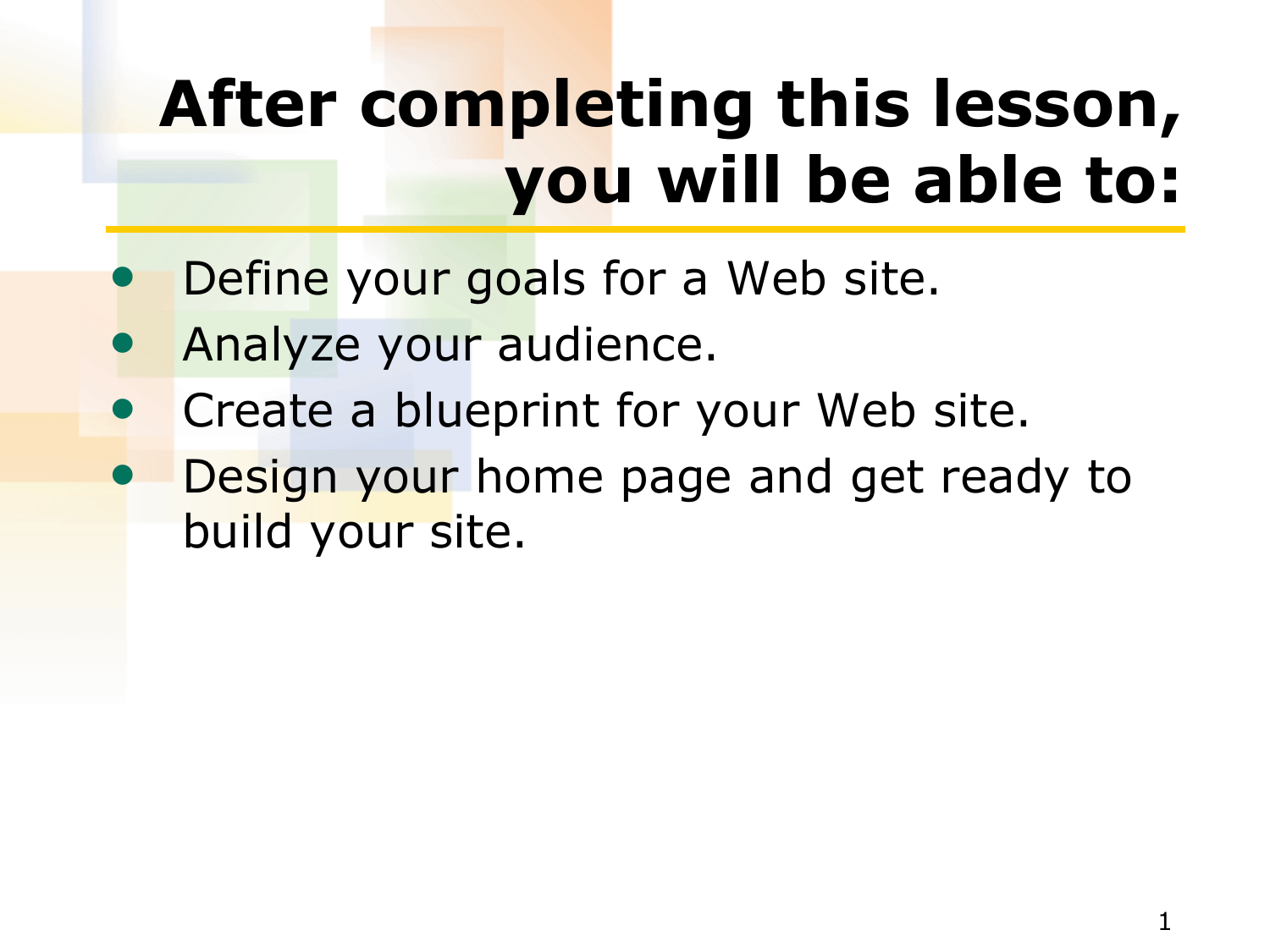## **The Curiosity Shoppe**

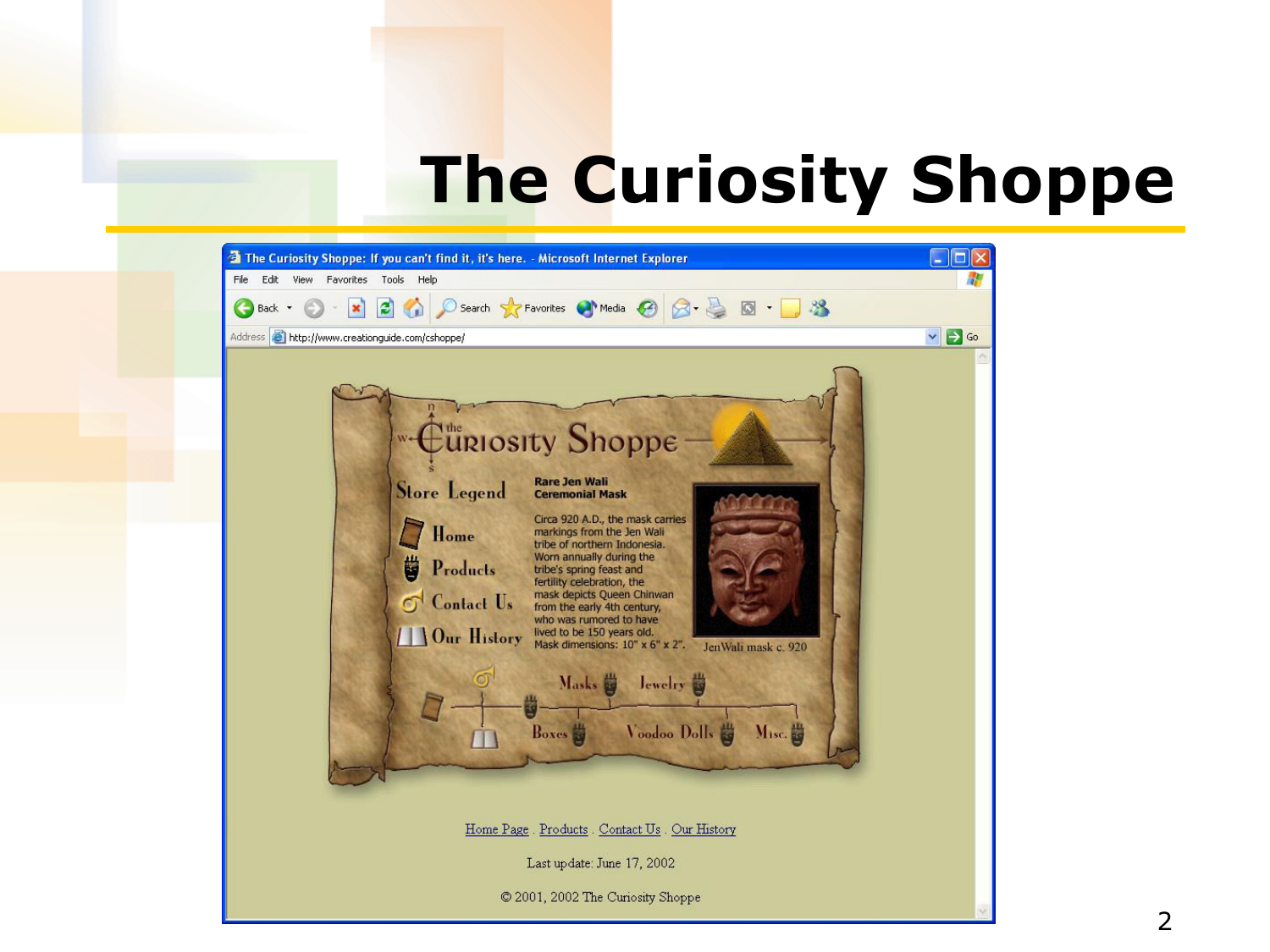# **Define Goals**

**To define the purpose of your Web site, answer the following:** 

- 1. Why do I want a Web page or Web site?
- 2. What are the immediate goals for the Web site?
- 3. What are the long-term goals for the site?
- 4. What is the timeline?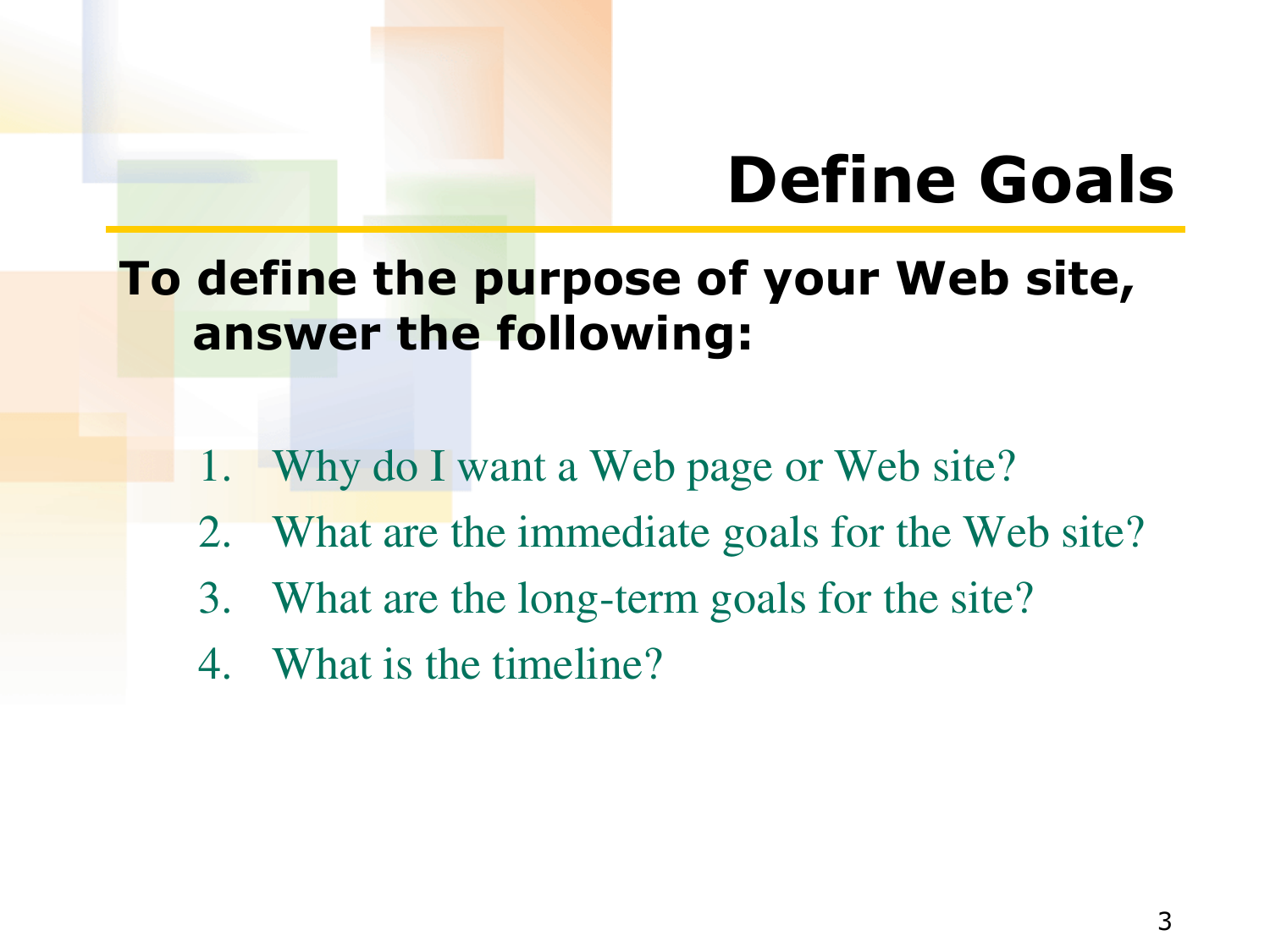# **Analyze the Audience**

- **Who** makes up the core target audience?
- **What** does the audience want to find out from my site?
- How **experienced with the Web** are audience members?
- What types of **Internet connections** and **bandwidth** capabilities will audience members have?
- **Where** is the core audience located?
- What's the typical **age group** among audience members?
- How will users **find** out about my site?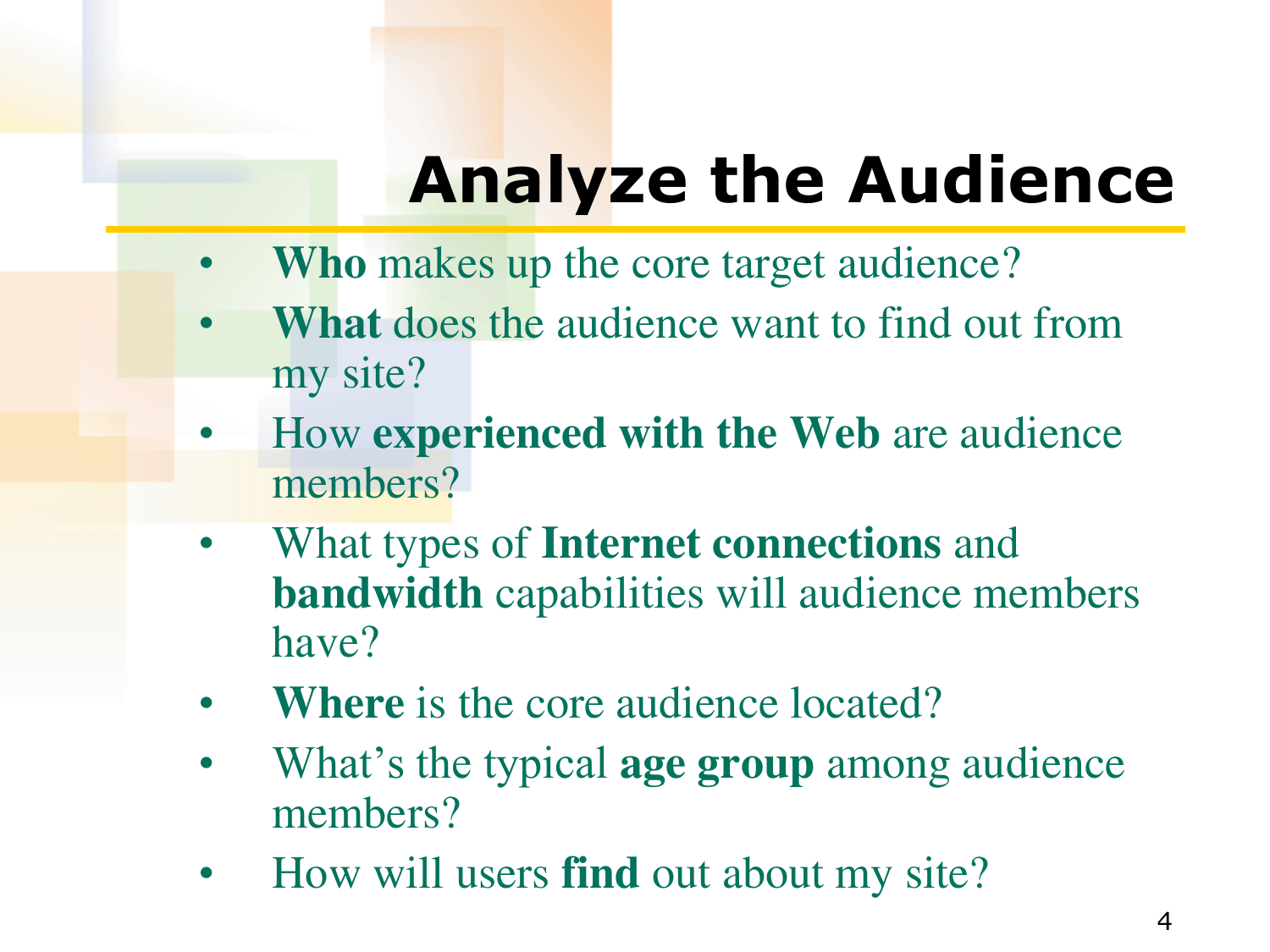# **Site Organization**

#### **Web sites can be organized in the following ways:**

- Alphabetically
- **Chronologically**
- **Graphically**
- **Hierarchically**
- **Numerically**
- Randomly
- **Topically**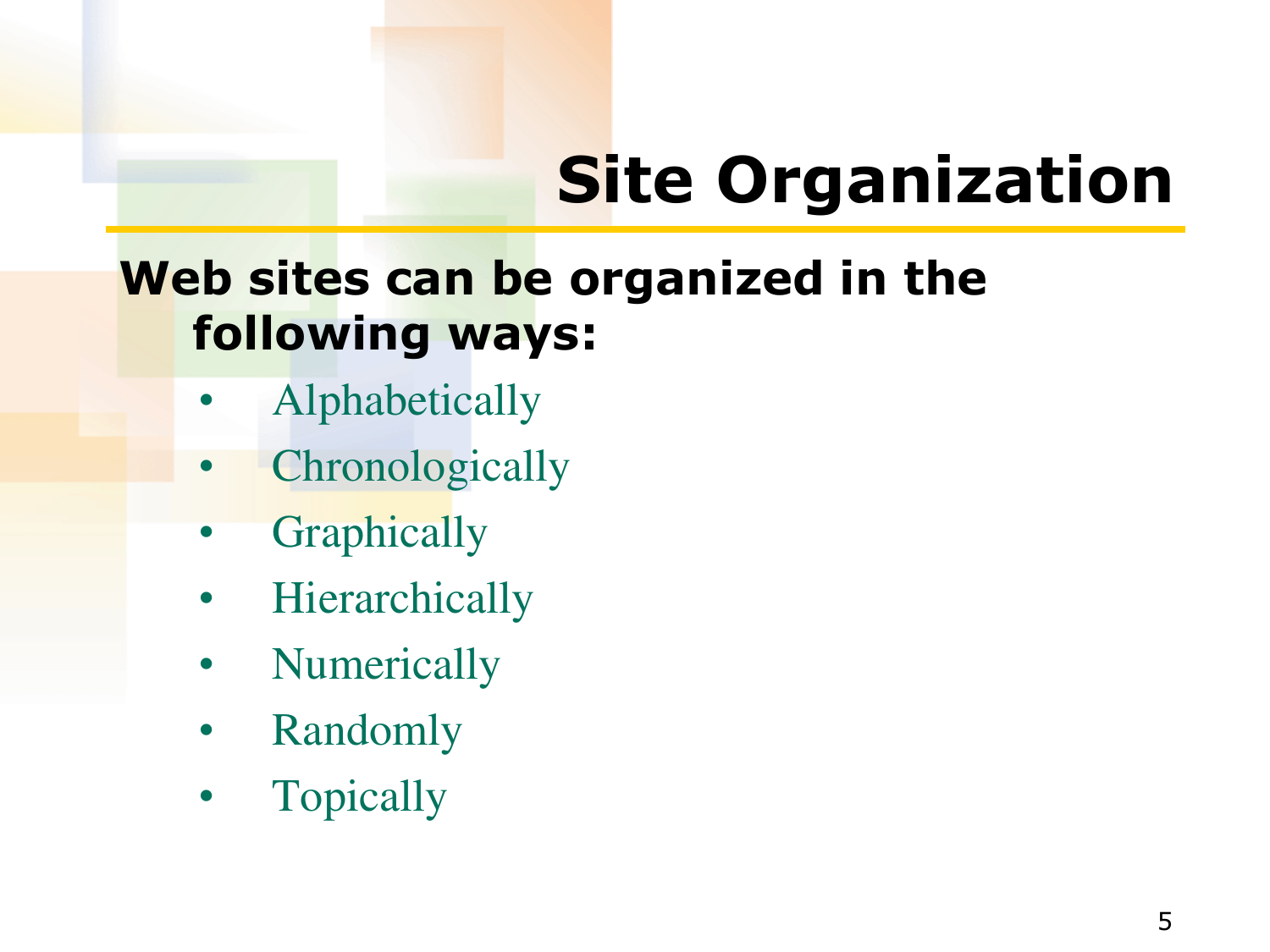## **File Structure**

| C:\Clients\Microsoft\FSWPC\To MS - 1\06Chapter\cshoppe |                   |             |                      |                   |
|--------------------------------------------------------|-------------------|-------------|----------------------|-------------------|
| File<br>Edit<br>Favorites<br><b>View</b><br>Tools      | Help              |             |                      |                   |
| Back                                                   | Folders<br>Search | m           |                      |                   |
| Address  <br>C:\cshoppe<br>Go                          |                   |             |                      |                   |
| ¥.<br><b>File and Folder Tasks</b>                     | Name<br>di.       | <b>Size</b> | Type                 | Date Modified     |
|                                                        | images            |             | File Folder          | 6/15/2002 1:33 PM |
| X<br><b>Other Places</b>                               | contact.html      | 3 KB        | <b>HTML Document</b> | 6/15/2002 1:35 PM |
|                                                        | history.html      | 3 KB        | <b>HTML Document</b> | 6/15/2002 1:36 PM |
|                                                        | index.html        | 3 KB        | <b>HTML Document</b> | 6/15/2002 4:14 PM |
| ×.<br><b>Details</b>                                   | products.html     | 3 KB        | <b>HTML Document</b> | 6/15/2002 1:36 PM |
|                                                        | ∢                 |             | ШI                   |                   |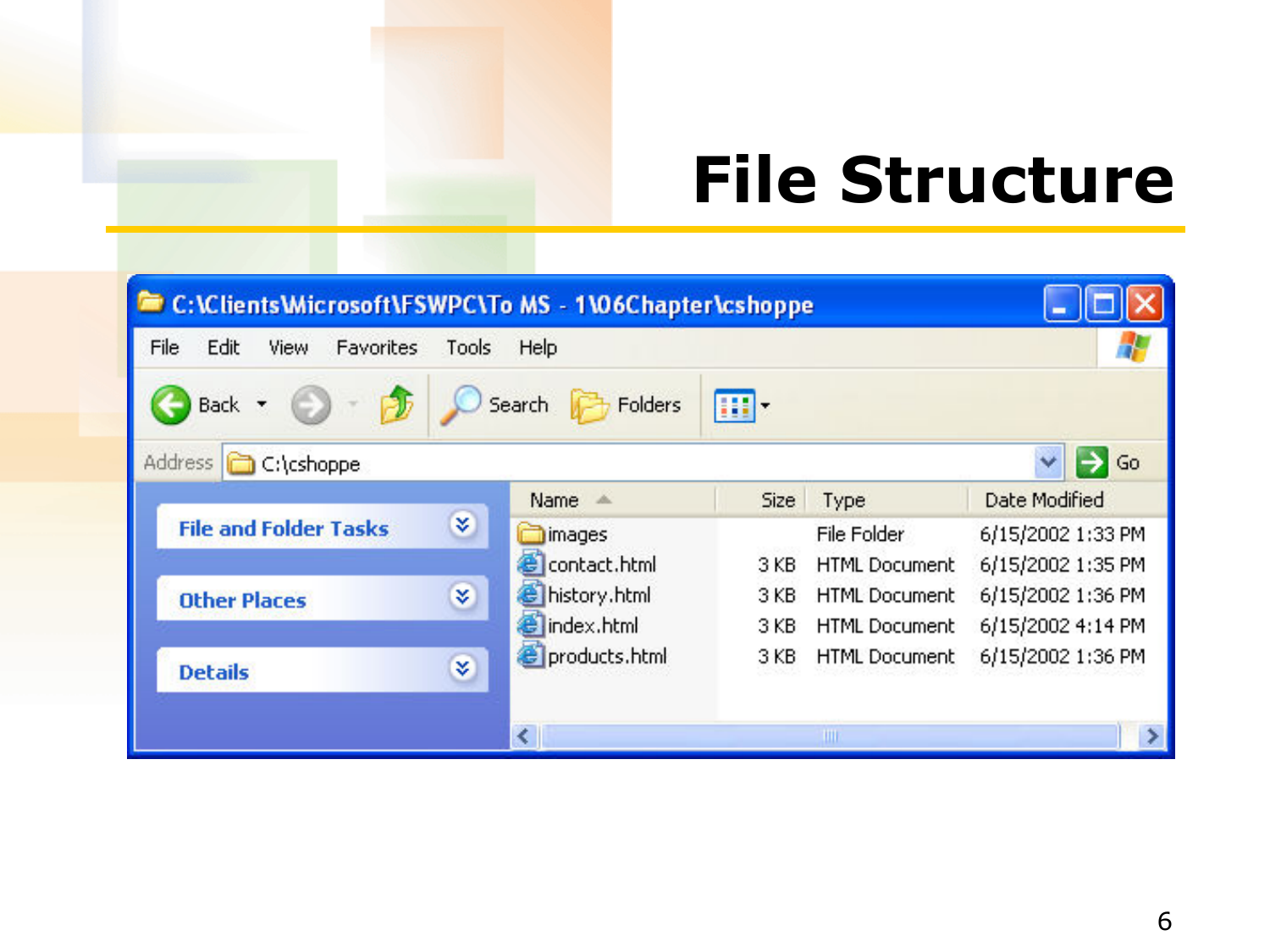### **URLs**

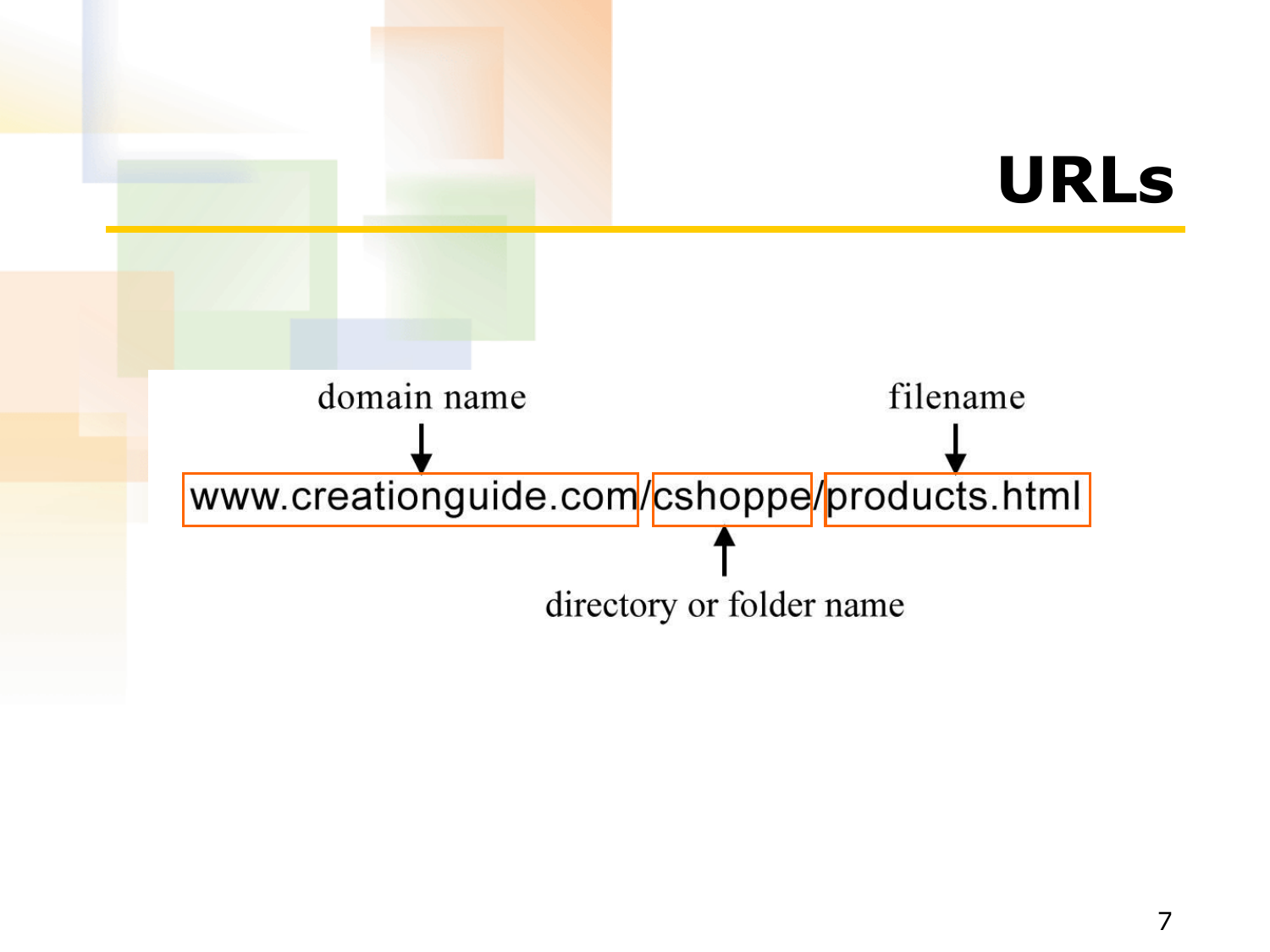# **URL Rules**

#### **When naming a Web site's HTML files:**

- Keep filenames short, simple, and meaningful
- Avoid symbols and punctuation
- Use an underscore (\_) to indicate a space
- Use all lowercase letters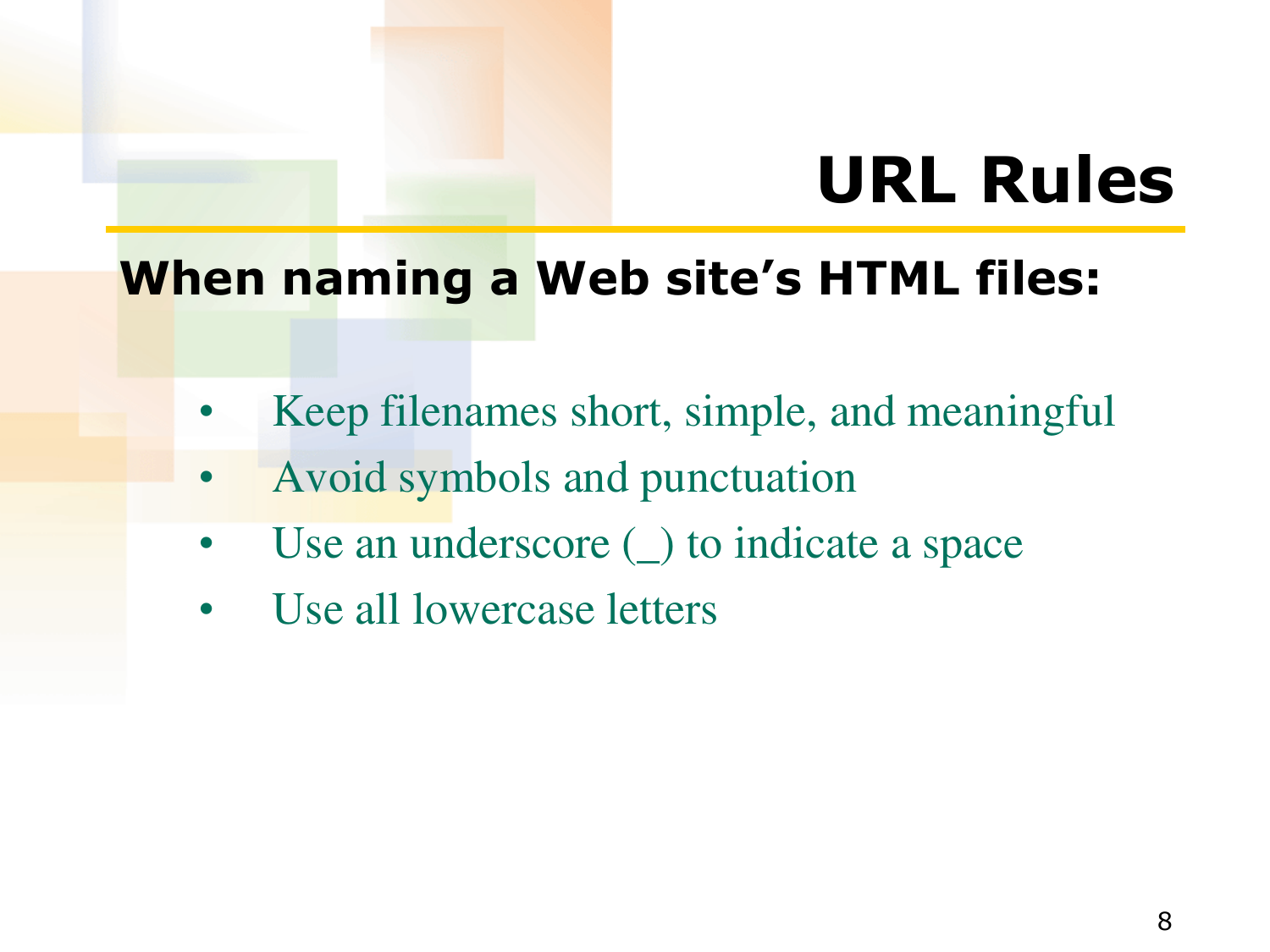## **Image Names**

#### **Create a meaningful file-naming system for graphics files. For example:**

- b\_*image name* = button image file
- p\_ *image name* = picture image file
- t\_*image name* = title bar image file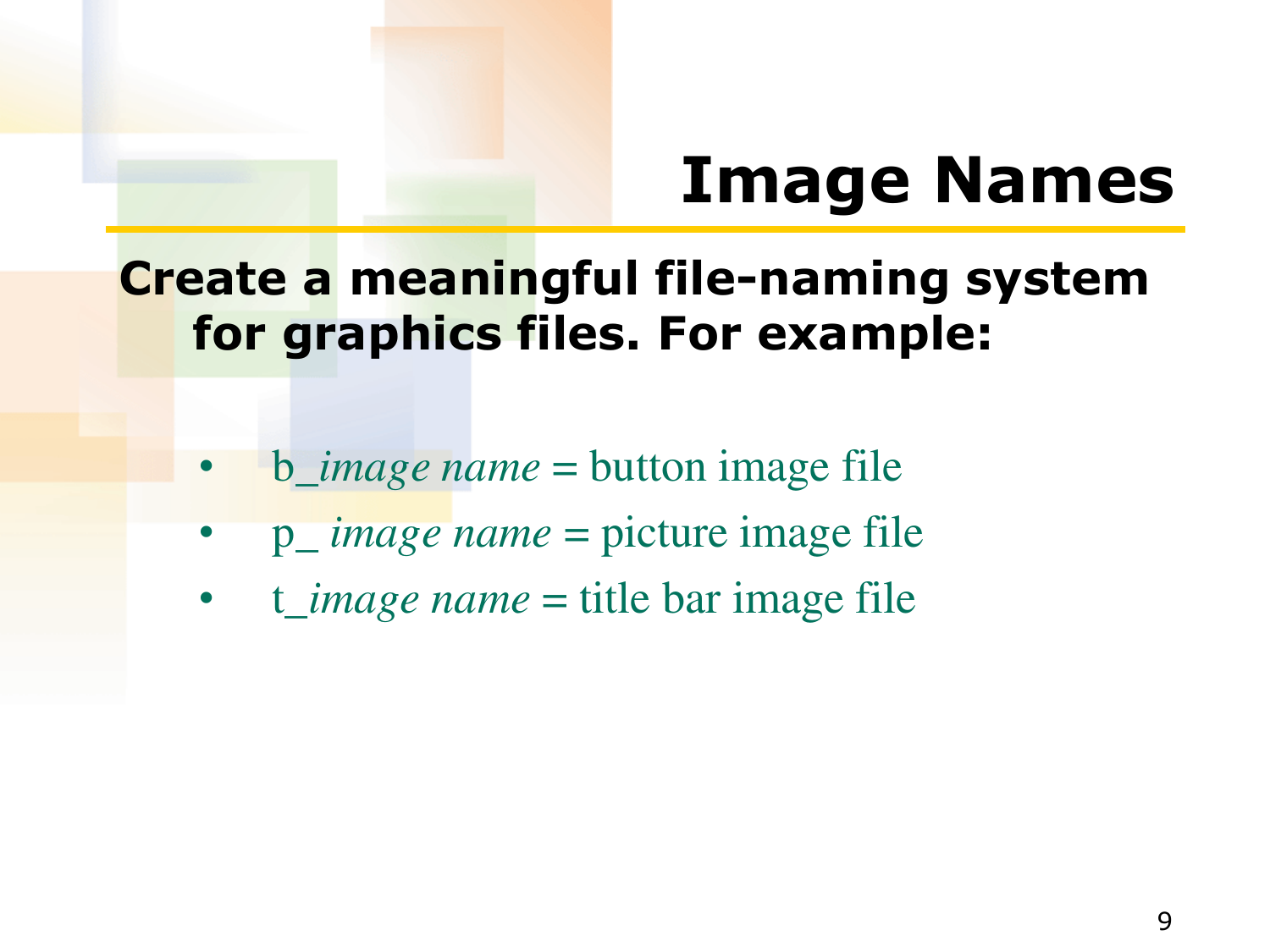## **Storyboard**

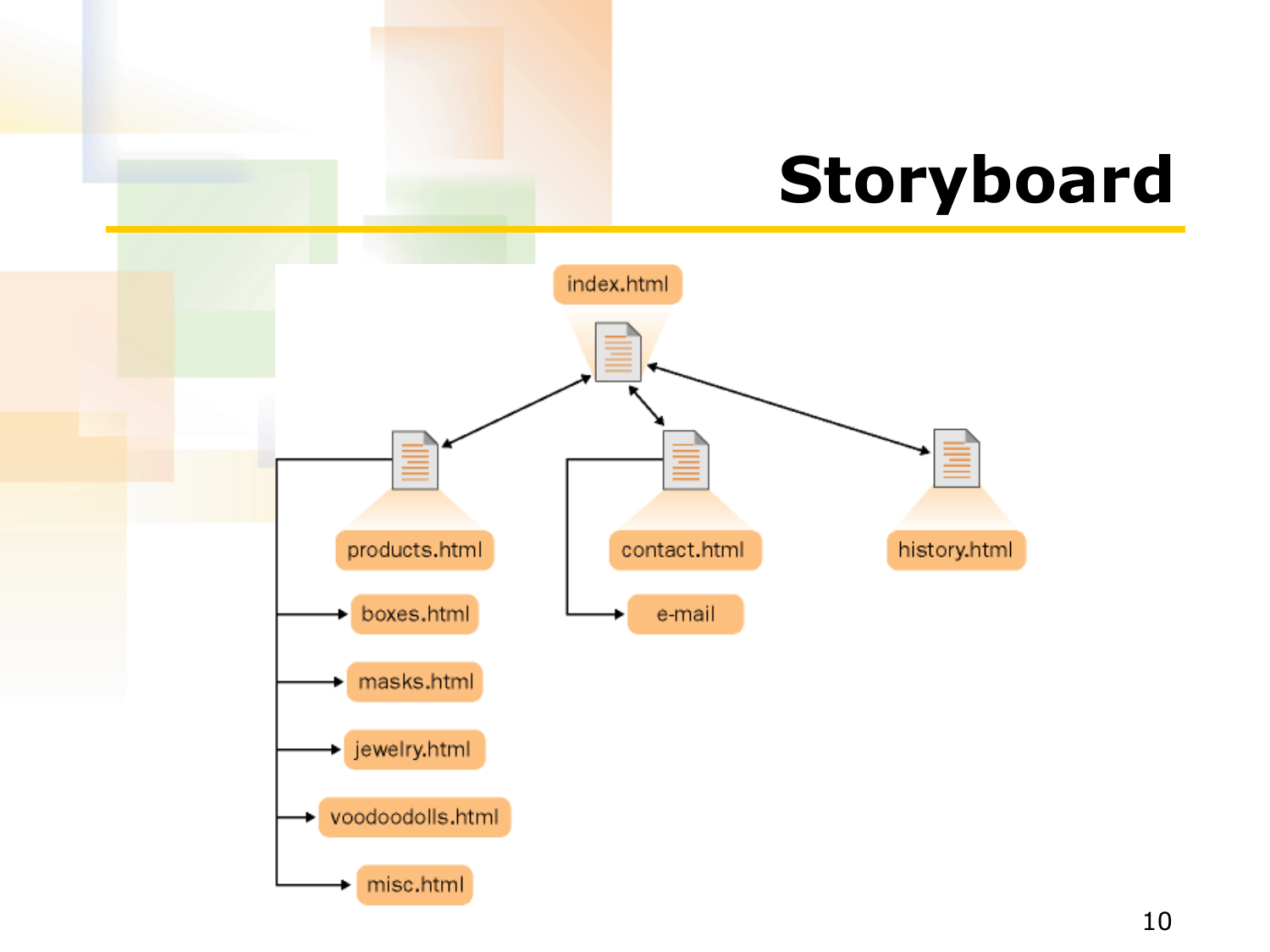# **Site Planning Checklist**

- Research similar site
- Specify who you are
- Pick colors that evoke desired emotion
- Classify site to yourself
- Design for users' navigation
- Offer contact information
- Name files appropriately
- Create easy-to-understand buttons
- Divide content logically
- Make important information prominent
- Use a unifying look or theme
- Encourage users to return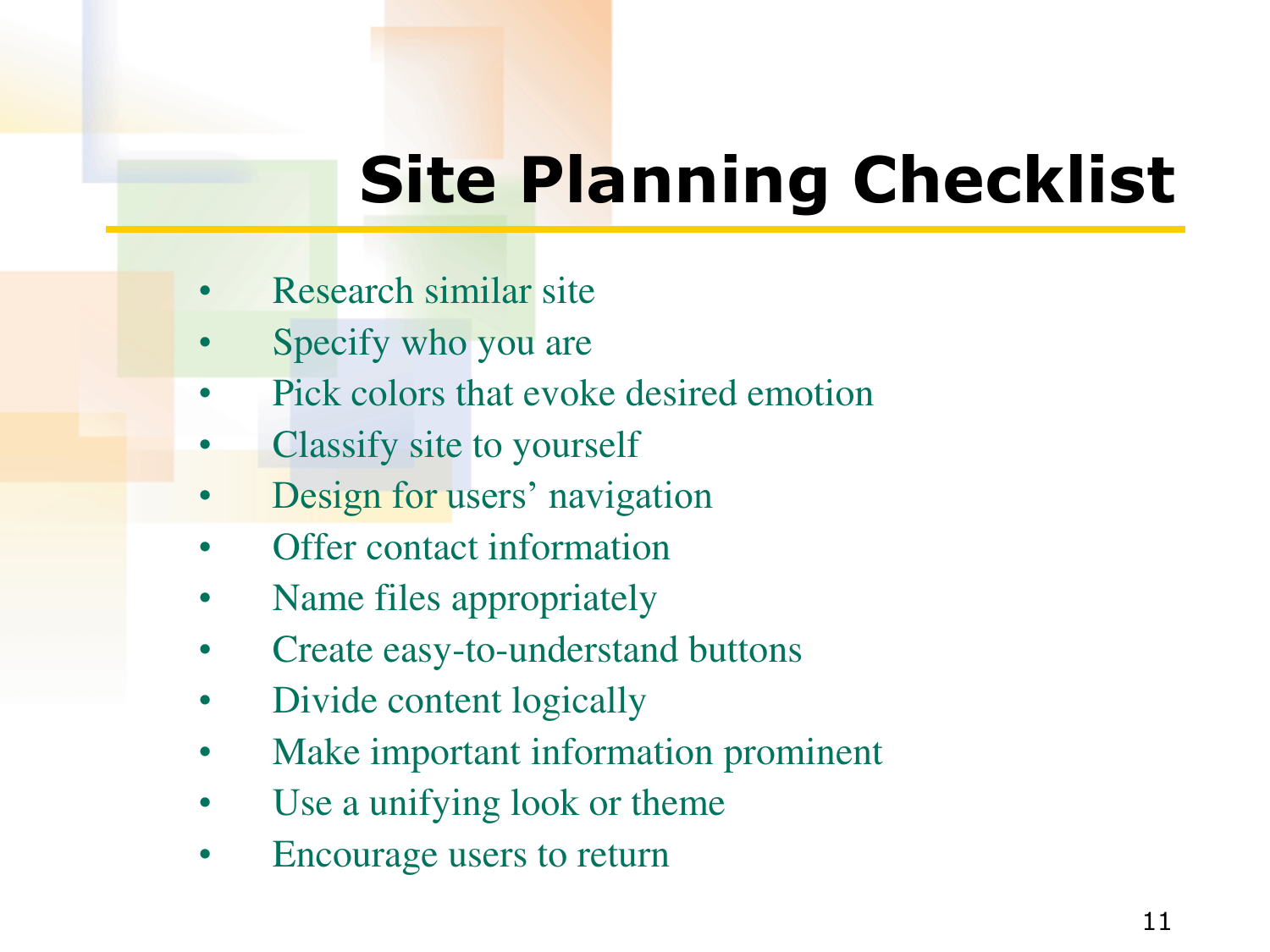## **Sketches**

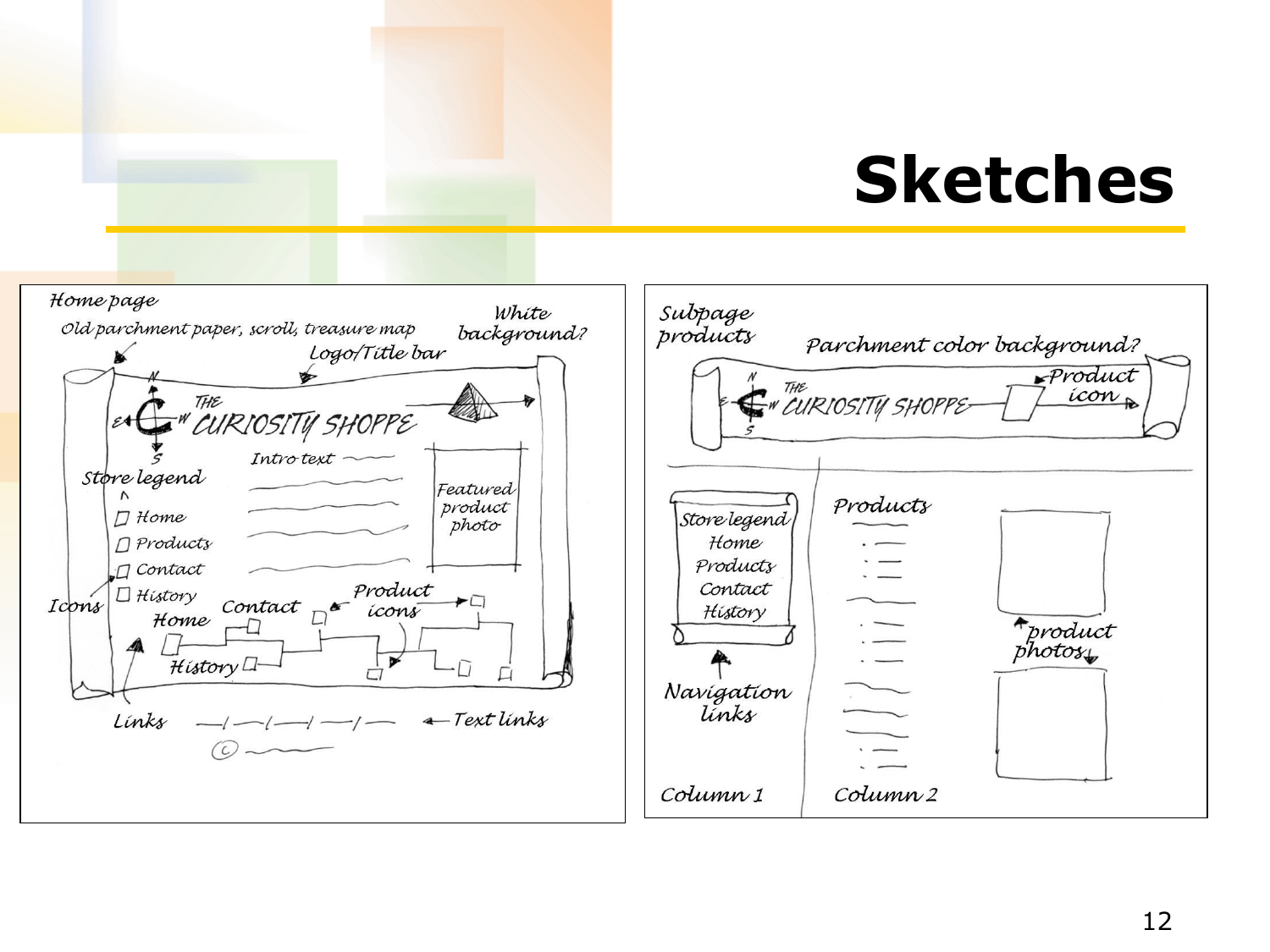# **Home Page Planning Checklist**

- Creation or revision date
- Consistent navigation links
- Home page icon or logo
- Important information "above the fold"
- Informative title
- Intentional emotional effect
- Logo or other identifying graphic
- Opening page "hook"
- Quick loading approach
- Clear purpose and movement
- Subheads when necessary
- **Text links**
- Upper-left corner effectively used
- Identity clear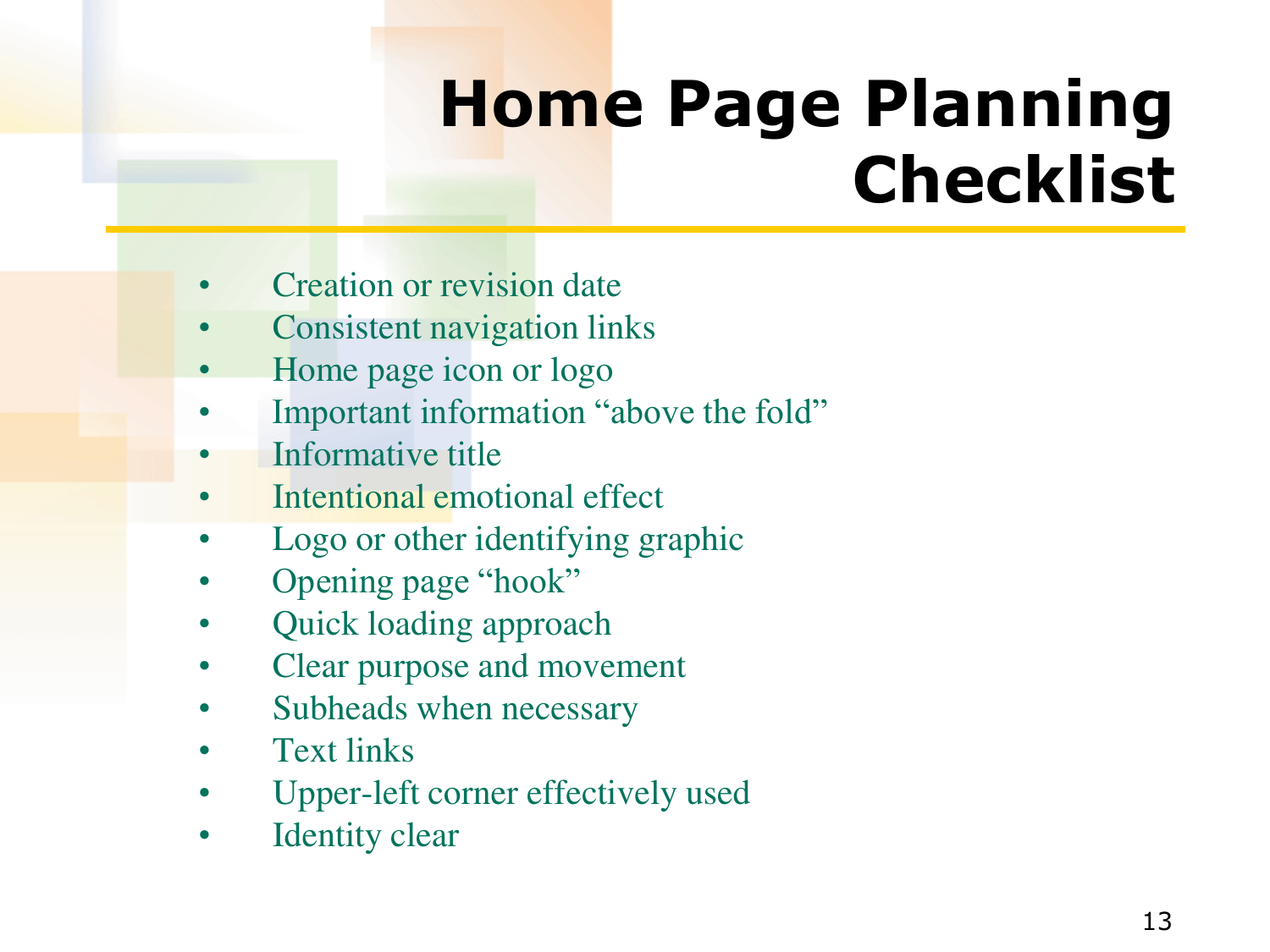# **Supplies Check list**

- Text—edited, spell checked, and proofread
- Photographs, graphics, and illustrations
- Page sketches and templates
- HTML editor, text editor, or Web page creation tool
- Graphics program
- Domain name (purchased or assigned)
- Server space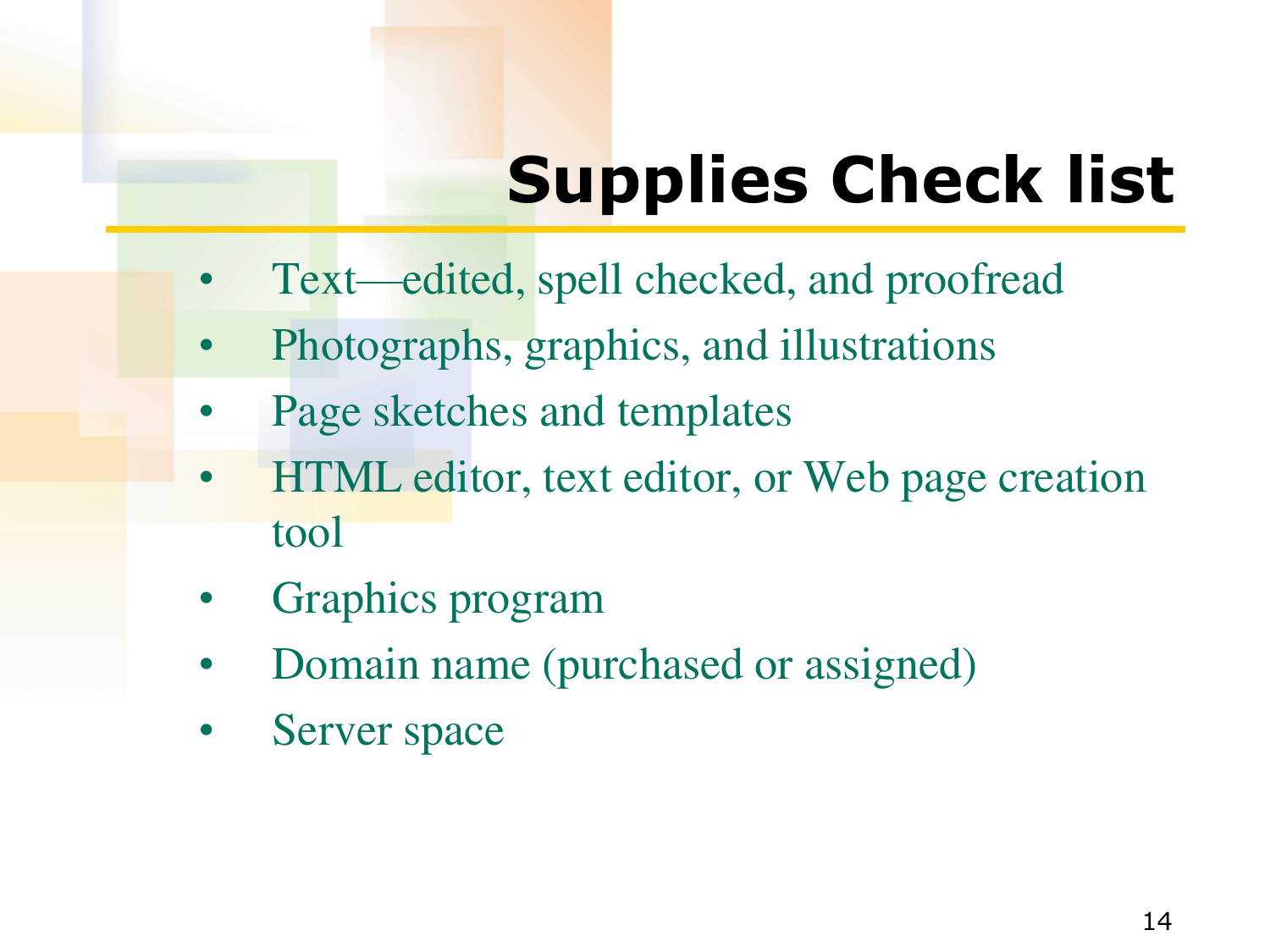### **Next Step**

#### Demystifying Basic HTML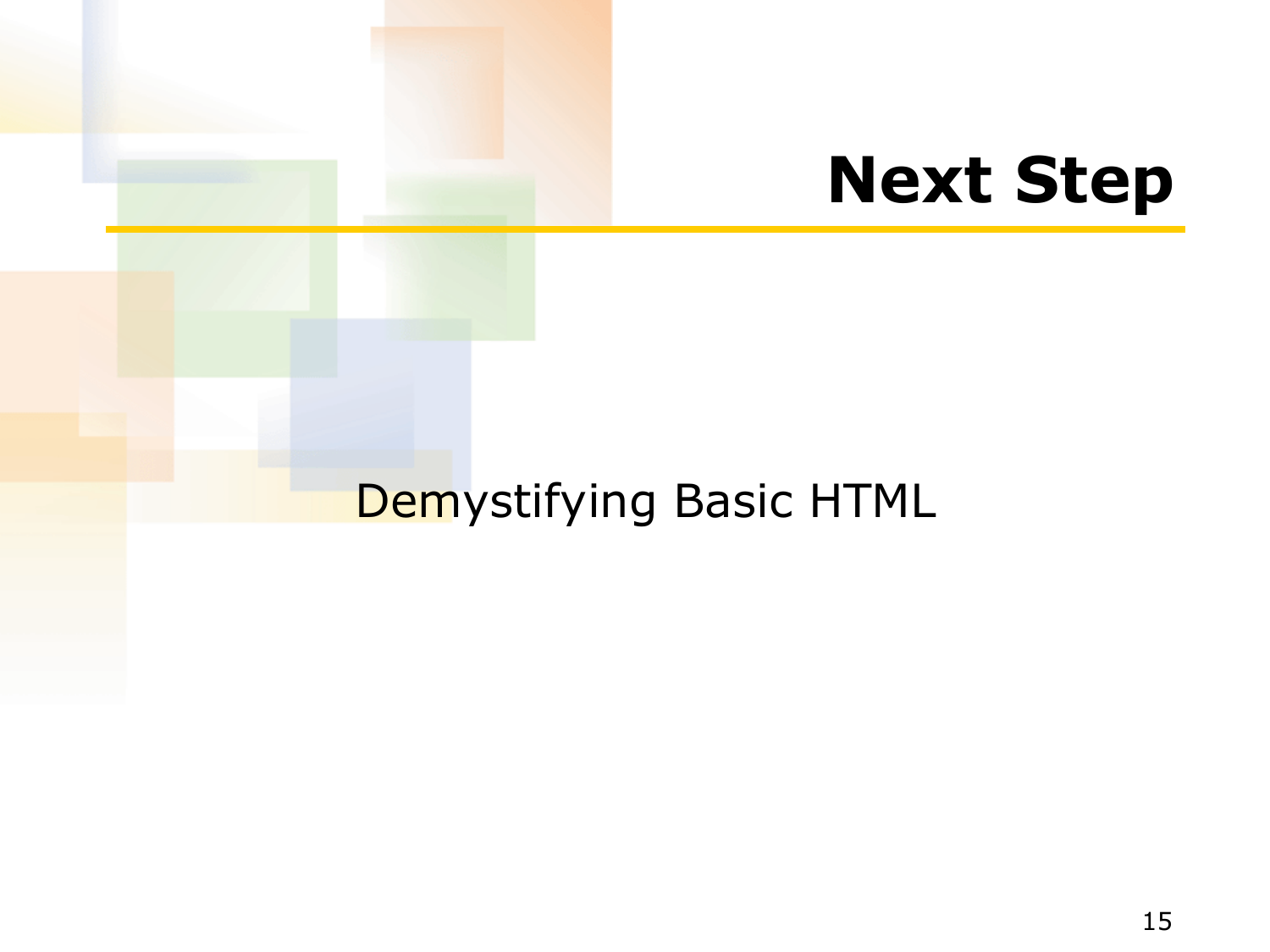## **Exercise 1**

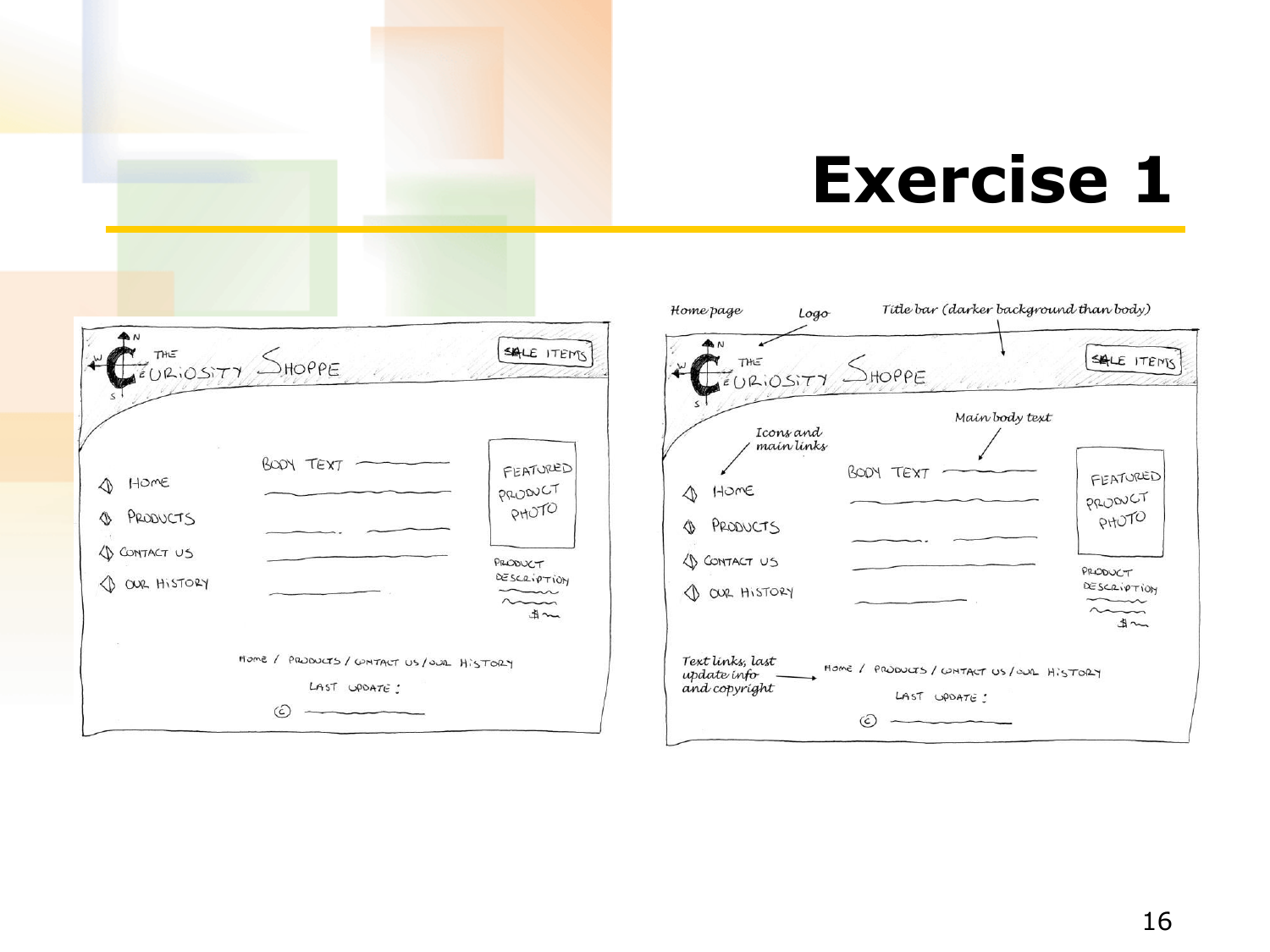## **Exercise 2**